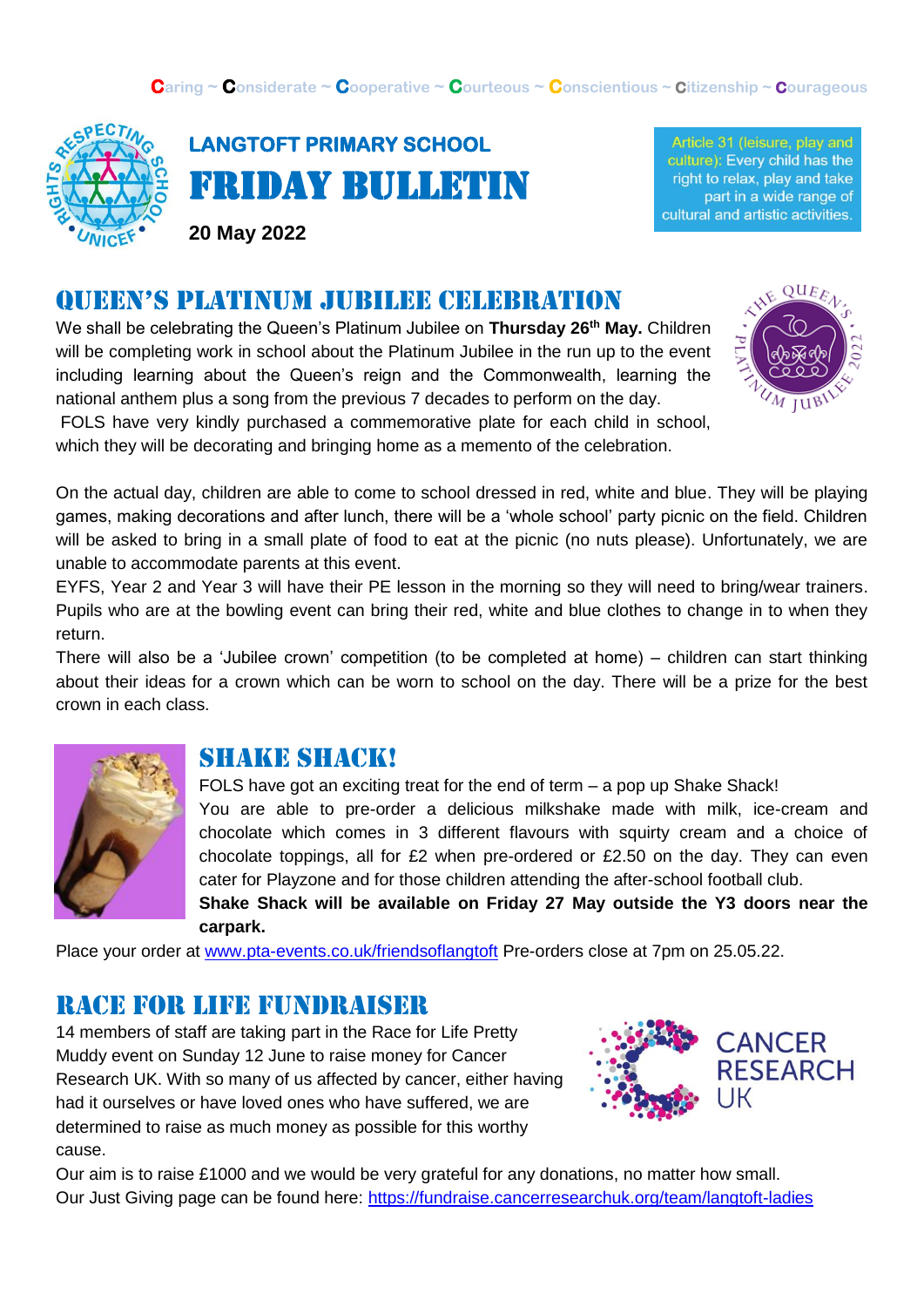### SUMMER TERM CLUBS

We continue to offer a choice of clubs for the final term. You are able to sign your child up to Y5 tennis, before school football, Y1 golf or KS2 Boxercise (the other clubs listed are continuing from this term). All clubs will run to the last week of the summer term with the exception of rounders and Kick-Off Soccer which finish the week before.

| Monday            | Tuesday                  | Wednesday            | Thursday                          | Friday                    |
|-------------------|--------------------------|----------------------|-----------------------------------|---------------------------|
| Tennis Y5 with    | <b>C4L Club Y3/Y4</b>    | <b>External</b>      | <b>Football with</b>              | <b>External Kick-</b>     |
| Simon             | (Lunchtime)              | <b>ICanDance Y1-</b> | Tom                               | <b>Off Soccer with</b>    |
| $(3:15-4:15pm)$   | <b>Cricket Y5/6 with</b> | Y6                   | $(8:00 - 8:45am)$                 | Adam                      |
| *NEW*             | <b>Mrs Oakley</b>        | $(3:15 - 4:15pm)$    |                                   | $(3:20 - 4:20 \text{pm})$ |
| <b>External</b>   | (3:15-4:15pm)            |                      | <b>Choir with Polly</b>           |                           |
| <b>Boxercise</b>  |                          |                      | (lunchtime)                       |                           |
| $(3:15 - 4:15pm)$ |                          |                      |                                   |                           |
|                   |                          |                      | <b>Wellbeing Club</b>             |                           |
|                   |                          |                      | with Mrs Wood                     |                           |
|                   |                          |                      | and Mrs Pennell                   |                           |
|                   |                          |                      | (lunchtime)                       |                           |
|                   |                          |                      |                                   |                           |
|                   |                          |                      | Golf Y1 with                      |                           |
|                   |                          |                      | Darren                            |                           |
|                   |                          |                      | (lunchtime)                       |                           |
|                   |                          |                      |                                   |                           |
|                   |                          |                      | <b>Rounders Y5/Y6</b>             |                           |
|                   |                          |                      | with Mrs Graves<br>and Mrs Hudson |                           |
|                   |                          |                      | (3:15pm-4:15pm)                   |                           |
|                   |                          |                      |                                   |                           |

### WRITERS OF THE WEEK

This week's Writers of the Week are **Max L** in Foundation, **Ryan C** in Year 1, **Ozzie J** in Year 2, **Alfie C** in Year 3, **Rhys H** in Year 4, **Eliza-Petal A** in Year 5 and **Eva B** in Year 6.

**Our final day of the term is Friday 27 May and we return to school on Monday 6 June.**

# Class updates

**For week commencing 23rd May 2022**

**Please find information about what each class are learning next week.** 

### Foundation stage

Next week the children will be learning all about the Queen and her Platinum Jubilee. This will provide lots of opportunities for creative activities such as painting a plate to keep as a memory, making bunting, designing crowns and contributing to a whole school collage. They will learn about the past and present by looking at photos and videos of the Royal family. On Thursday we are looking forward to taking part in a whole school celebration and children have started to learn a song to sing during it. In maths, the children will recap 2D shapes and practise writing their numbers correctly. In phonics, they will recap Set 2 sounds and practice their red words. The children will be finishing their bean diaries and bringing their broad bean home, if they haven't already.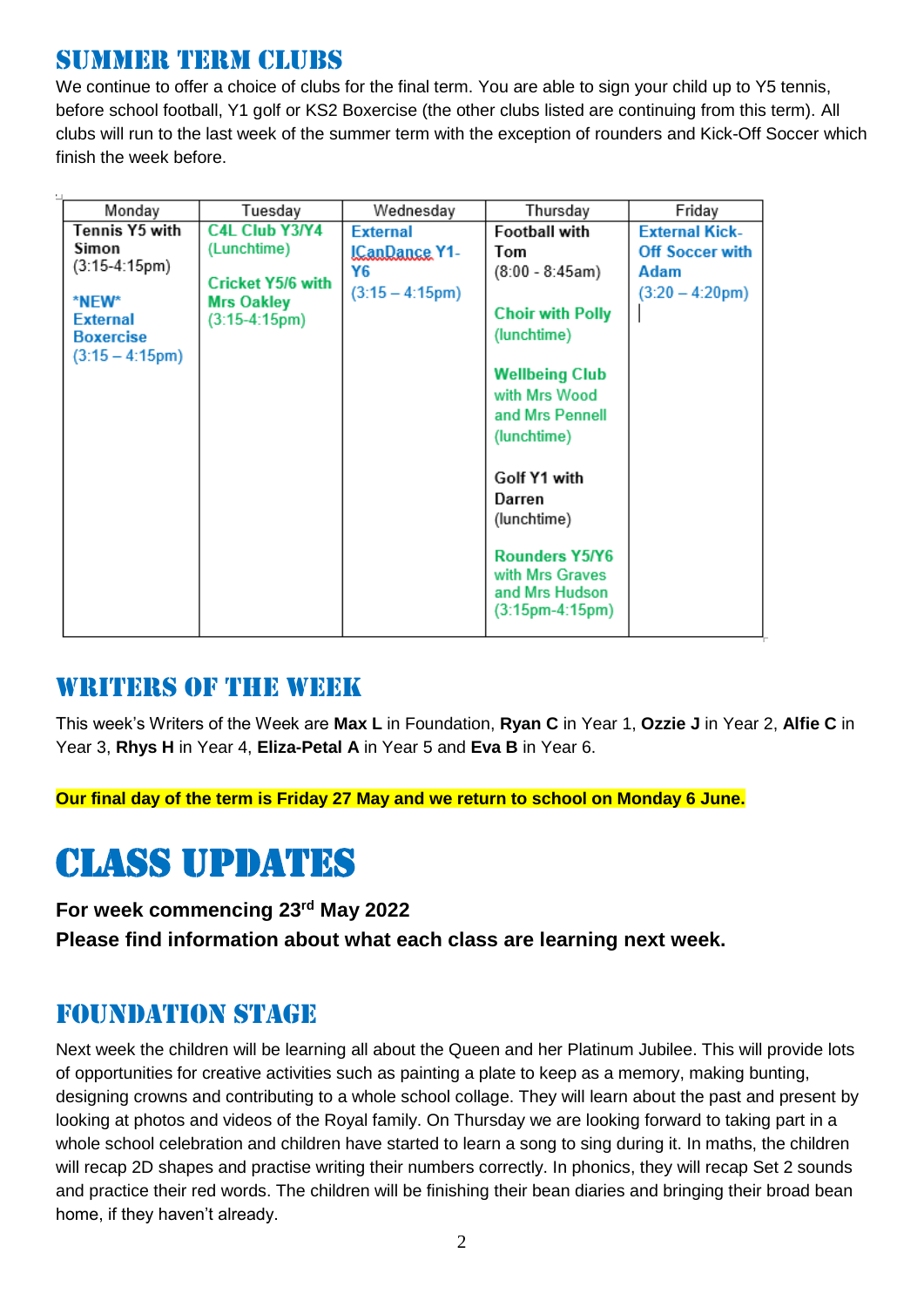# Year 1

Unbelievably we are entering our last week of term! This week we will be learning about Queen Elizabeth II and her 70 years as Queen of the United Kingdom. We will be taking part in lots of fun activities and designing our own bunting and flags for the celebrations. We will also be completing our own Fairy Tale stories in English and thinking about position and direction in Maths. In DT we will be making fruit salads!

# Year 2

Well done Year 2 for all of your hard work this week. Next week is another busy and exciting week! In English we will be completing our own chapters linked to The Owl Who Was Afraid of the Dark. In maths, we will be continuing our work on measures by reading scales and learning how to measure liquids and the temperature. We will also be completing our maths SAT papers so if possible practise your number facts over the weekend so that you are confident. We will also be preparing for our Jubilee celebrations with lots of fun activities as well as learning a song from the 90s to share with the rest of the school.

### YEAR 3

We are looking forward to our Jubilee celebrations next week together! In art, we compose a scene using a variety of Keith Haring inspired sculptures linked to our Egypt topic. We continue to compile a report based on a newly-discovered tomb from the Valley of the Kings in English. In maths, we move to fractions, revisiting our Year 2 work before delving deeper. In science, we begin our new topic on light and again, link this to our Ancient Egypt topic. In PE, we continue with athletics and focus on our listening to each other and working together in our Outdoor Adventurous Activity (OAA). This has been an area of invaluable experience for the class. Just another busy week in Year 3!

## YEAR 4

This week in Year 4, we shall be rounding off the term with some story writing based on our studies of stories from other cultures. We will also be looking at problem solving with money in maths. As part of the Queen's jubilee celebrations, we will be getting crafty and making decorations for our picnic at the end of the week. In science, we will be summarising our learning on living things and as part of our human geography we will be doing an environmental study of the local area. In addition to all of this, we will be completing our final performance of 'Blackbird' in music sessions.

## YEAR 5

In maths, we complete our fractions unit and multiply a mixed number by a whole number. We then progress to finding unit and non-unit fractions of amounts, quantities and measures. In English, we shall continue to write our explanation texts about the chocolate making process, ensuring we include key features and a range of conjunctions. In geography, we use the eight compass points to describe routes on a world map. In RE, we learn more about Martin Luther King, who dedicated his lives to helping others in order to show his commitment / love to God.

On Thursday, we enjoy our Jubilee celebration day and picnic on the field in the afternoon. Finally, PE is on Monday (tennis) and Tuesday (rounders).

### Year 6

This week we will begin to write a short story. This will see the application of all the skills we've learnt, as we move through the adventure, choosing and taking different doors which lead us on our journey. In maths we will be problem solving. In science we carry out investigations to find how to change cells and